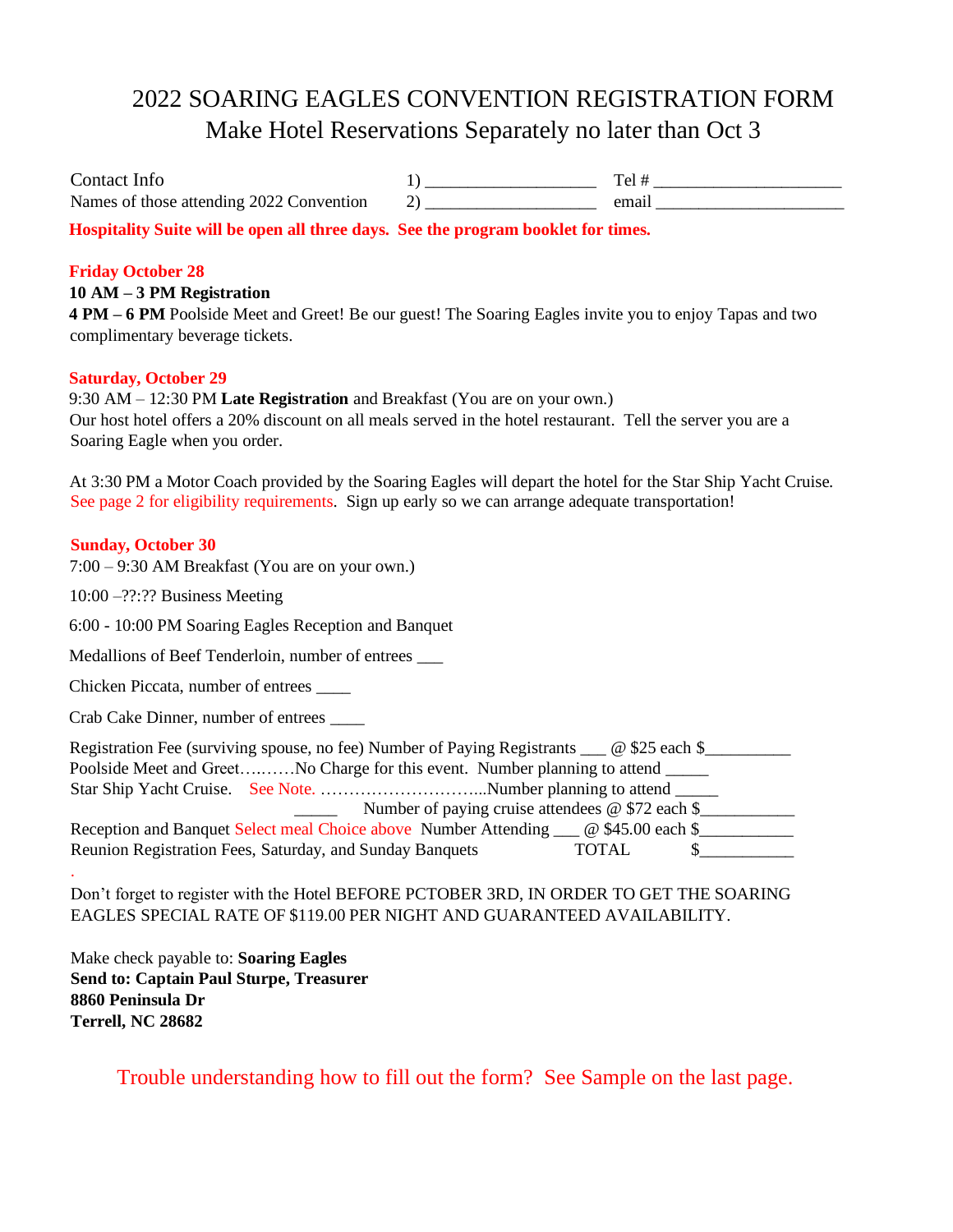### SOARING EAGLES CONVENTION REGISTRATION FORM (page 2)

On Saturday October 29 we will be offering a dinner cruise on the Star Ship Yacht. The lunch cruise on this ship was very well received in 2019.

First and foremost, we are limited to the first 100 who sign up for the cruise. This includes those who pay and those who qualify to go as free guests. To get your name on the list, complete this registration form and send to Captain Sturpe with your payment.

The cruise will be free if you meet the following requirements.

- 1. You are registered for the Convention and
- 2. You are a regular dues paying member and your dues are up to date, or
- 3. You are a Life time member, or
- 4. You are exempt from paying dues

If you do not meet the above requirements, you may still register for the cruise by meeting the following requirements.

- 1. You are registered for the Convention, and
- 2. You pay the dinner cruise fee of \$72.00 (Includes tax and gratuity)

Some examples:

- Joe Kernan as a dues paying member would be eligible for free, but his wife would pay the fee.
- Flight Attendant A is married to Flight attendant B and both pay dues so both go for free.
- Captain A meets the eligibility for a free cruise but brings a guest or significant other who does not pay dues. There is a charge for the guest.

If we haven't covered your situation, contact Capt. Kernan [SoaringEaglesPres@gmail.com](mailto:SoaringEaglesPres@gmail.com) or Captain Sturpe [SoaringEaglesTreas@gmail.com](mailto:SoaringEaglesTreas@gmail.com) for clarification.